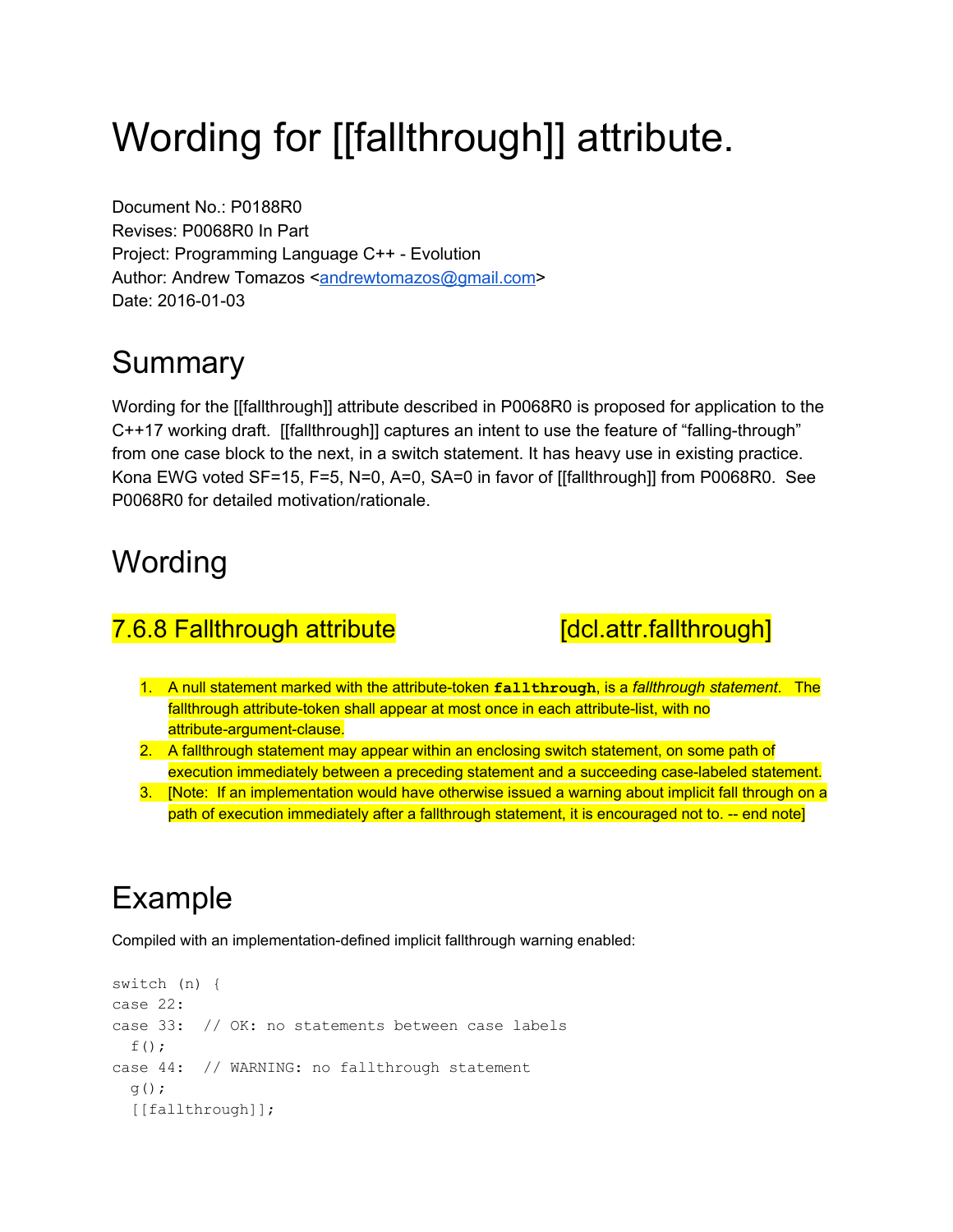```
case 55: // OK
 if (x) {
   h();
   break;
  }
 else {
   i();
    [[fallthrough]];
 }
case 66: // OK
 p();
 [[fallthrough]]; // WARNING: fallthrough statement out-of-place
 q();
case 77: // WARNING: no fallthrough statement
 r();
}
```
## FAQ

#### 1. Why does [[fallthrough]] need a trailing semi-colon? Why doesn't it annotate the case label?

On 2015–09–09, at 7:41 AM, Richard Smith <richard@metafoo.co.uk> wrote:

The argument when we designed [[fallthrough]] was that [[fallthrough]] doesn't notionally appertain to the label -- it appertains to the \*preceding\* sequence of labelled statements. Note that when you have a sequence of case labels with no intervening statements, it allows fallthrough through all of them, so it doesn't meaningfully apply to just one label. Also observe Example 3, where the fallthrough within the 'case 55:' block is not even immediately lexically preceding a case label.

We viewed [[fallthrough]] as being more of a flow control keyword (being provided as an extension) than a source annotation, and from that perspective it made sense for it to be a new kind of statement (like a break statement or continue statement). (This also allows source compatibility with existing systems that already have such a keyword -- see for instance the "\_\_fallthrough;" statement provided by MS SAL, which can be implemented with this proposal as "#define \_\_fallthrough [[fallthrough]]", but cannot be implemented with a label attribute.)

On 2015–09–09, at 8:48 AM, Andrew Tomazos <andrewtomazos@gmail.com> wrote:

Consider the following:

```
switch (n) {
case 2:
  if (c1) {
```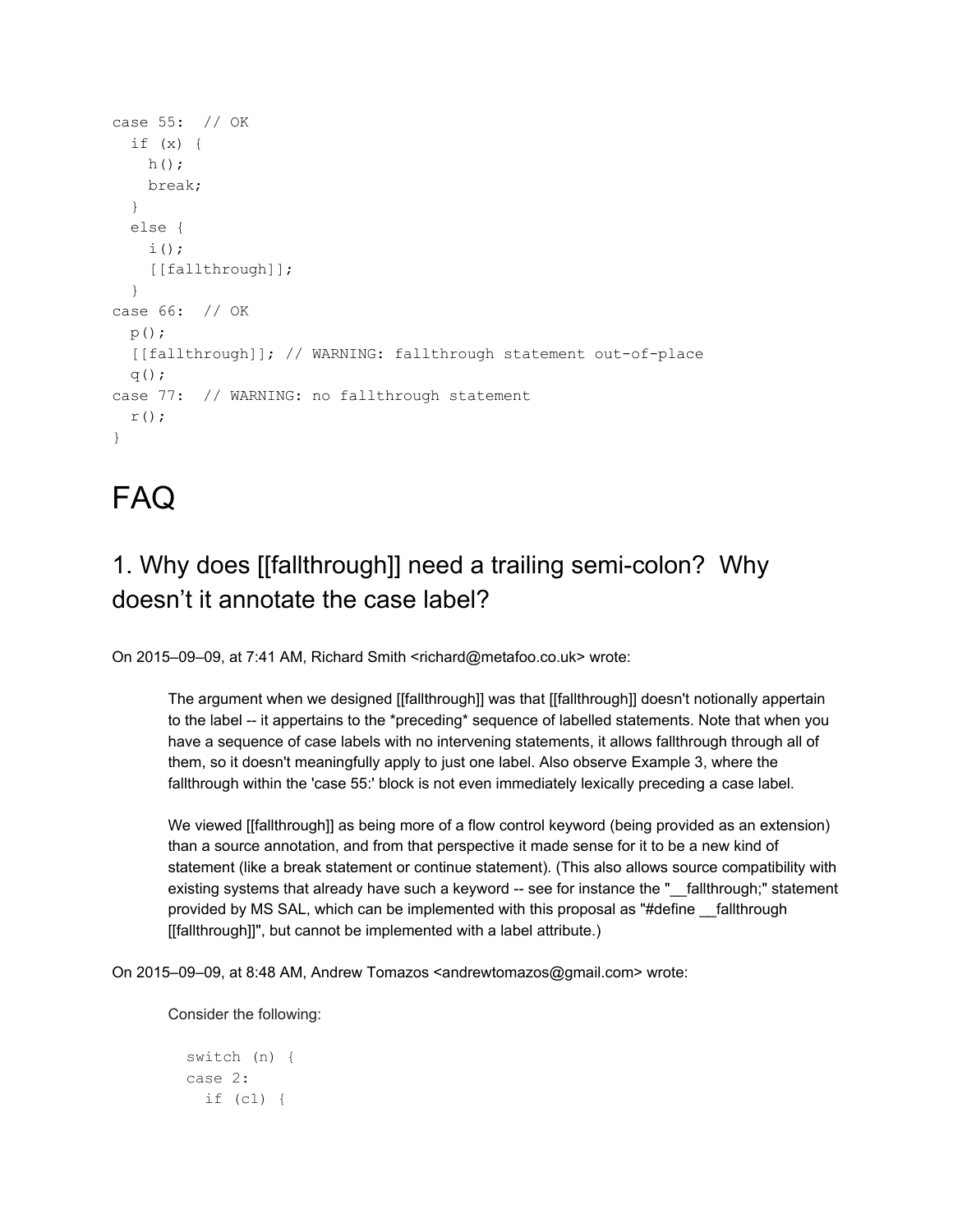```
f();
    break;
   } else if (c2) {
     g(); // WARNING: no fallthrough statement
   } else if (c3) {
    h();
    break;
   } else if (c4) {
    g();
    h();
     [[fallthrough]];
   }
 case 3:
  h();
}
```
This can be addressed with this:

```
switch (n) {
case 2:
 if (c1) {
   f();
   break;
  } else if (c2) {
   g();
   break; // < bug fixed
  } else if (c3) {
   h();
   break;
  } else if (c4) {
   g();
   h();
    [[fallthrough]];
  }
case 3:
 h();
}
```
#### or this:

```
switch (n) {
case 2:
 if (c1) {
   f();
   break;
 } else if (c2) {
   g();
    [[fallthrough]]; // < nope, intentional
```